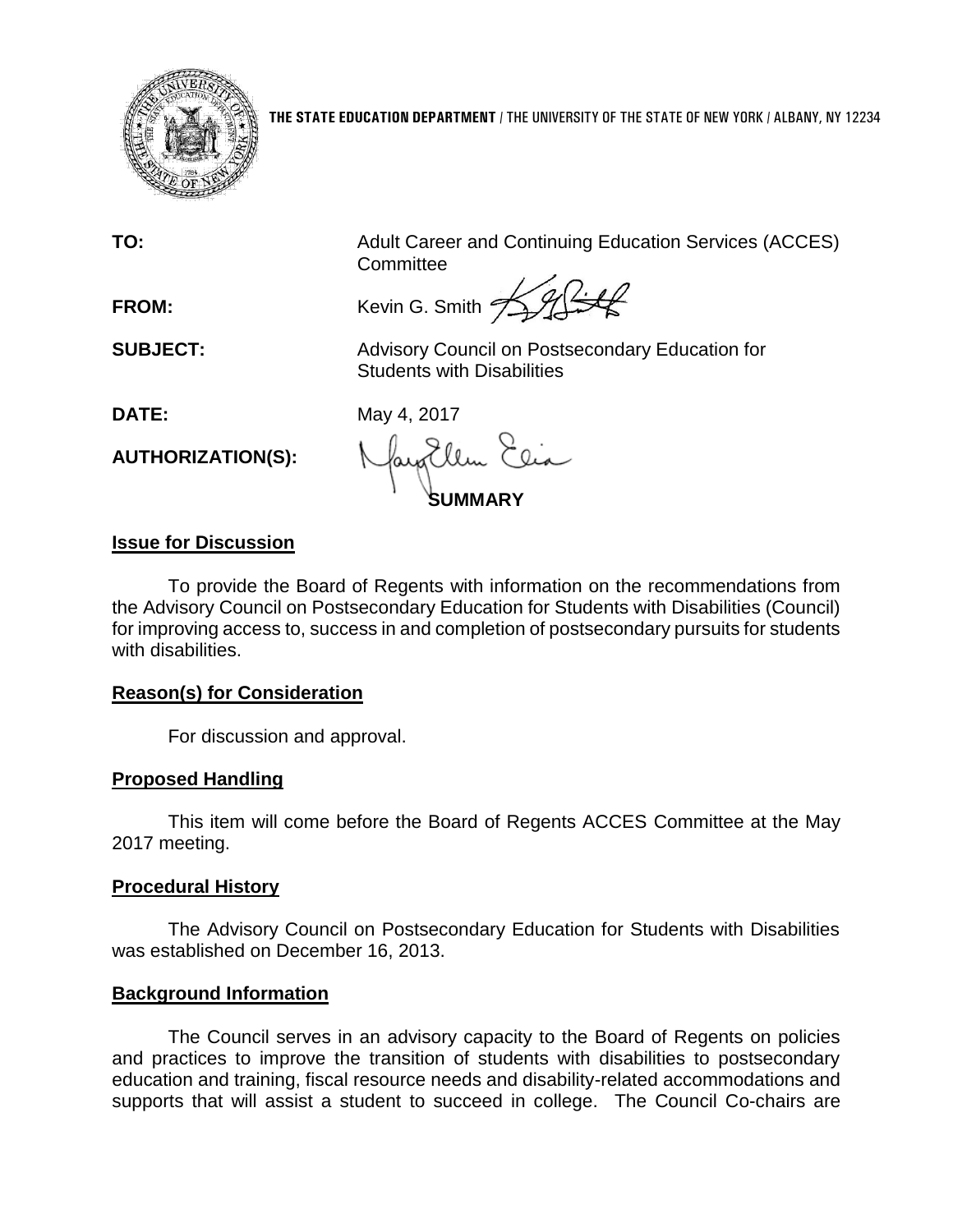Regent Christine Cea and Tamara Mariotti, Past President, New York State Disabilities Services Council.

The Council's membership includes Department staff from the Offices of Adult Career and Continuing Education Services (ACCES), Higher Education and P-12-Special Education and a representative from several constituency groups. (See Attachment A for Council member listing.)

### **Committee Activities**

The full Council meets twice a year and has met six times since the first meeting in October 2014. Four sub-committees were established: Fiscal, Data Collection, Legislative/Regulation and Technical Assistance. Each of the sub-committees have met various times throughout the year reviewing SED program activities, analyzing data and listening to representatives from community and state programs providing support to students with disabilities as well as students with disabilities who described challenges and successes in pursuit of their postsecondary endeavors. As a result of these efforts, the committees identified short and long term goals for improving access to, support during and the successful completion of postsecondary endeavors for students with disabilities.

#### **Recommendations**

The Department is committed to working with the higher education community to share best practices on effective programs and services for students with disabilities across all institutions of higher education in the State. Here are some of the key strategies the Council recommends for improving access, opportunity and success of students with disabilities in postsecondary education.

## **Fiscal Committee:**

Recommendation: Based upon the needs and ongoing challenges that have been identified by the Council membership, initiate a discussion with the appropriate representatives of the State University of New York, the City University of New York, the Commission on Independent Colleges and Universities (CICU), and the Association of Proprietary Colleges (APC) to support them in meeting the reasonable accommodation needs of students with disabilities:

- To provide needed funds for degree granting institutions of higher education (IHE) with academic programs registered with the NYS Education Department;
- To support faculty and staff at the institution to receive Disability Awareness training: and,
- To support a mechanism for the Department to provide technical assistance to IHE campuses.

Rationale: Currently, only institutional support is available to assist postsecondary institutions in providing academic supports and aids to students with disabilities. This outreach would seek to build support for and reinforce the provision of academic services and aids, disability awareness training, summer transition for incoming college students with disabilities, and data collection on students with disabilities. A consensus across the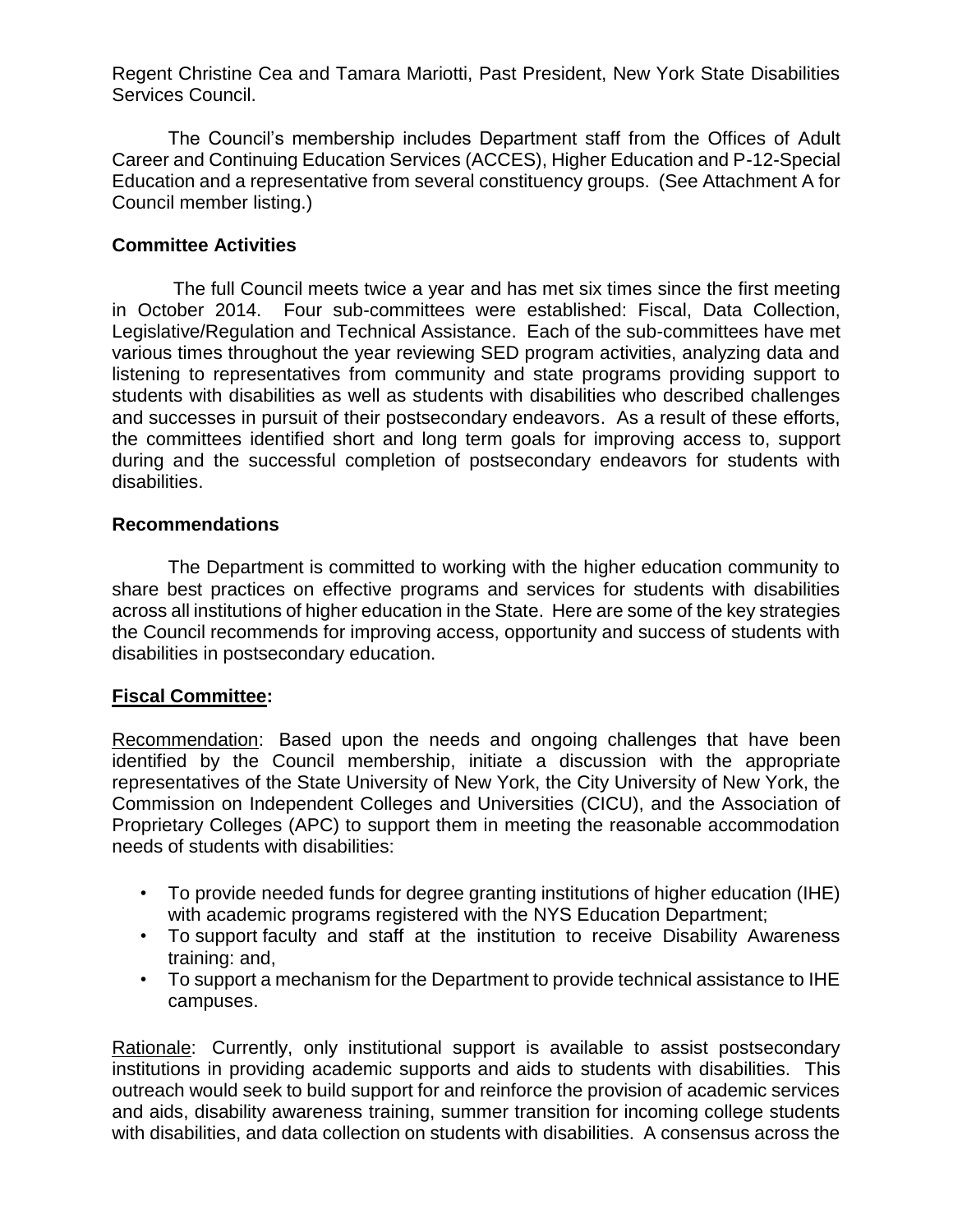higher education sectors on meeting the needs of post-secondary students with disabilities will serve to improve student access and success.

#### **Legislative/Regulation Committee:**

Recommendation: Revise legislation to expand the eligibility requirements for the existing Reader's Aid Program resulting in: increase to annual aid cap per student, expanded eligibility to include non-degree granting proprietary schools in New York State, provide eligibility for students with learning disabilities and other print disabilities and authorize the use of up to half of the funds for purchase of assistive technology.

Rationale: Since enactment in 1936, the Reader's Aid Program has provided funding of up to \$1,000 per student to colleges and universities to use on behalf of their students who are blind, deaf, deaf-blind, or hard of hearing. This funding has been used to date to help meet the costs of note-takers, readers and interpreter services. By limiting funding to be spent by schools to note-takers, readers and interpreter services, the current Reader's Aid Program fails to address fully the challenges of today's student as they seek to integrate changing technology with educational goals. By using existing funding to increase the per student award to the Reader's Aid Program for the first time in 70 years, participating schools would be better equipped to meet the soaring costs of support services, including interpreter services for their eligible students.

#### **Data Collection Committee:**

Recommendation: Expand SED transition data collection:

- To connect with postsecondary institutions (SUNY/CUNY) to link education data.
- To require Bureau of Proprietary School Supervision (BPSS) to enhance their data collection by including specific data elements on student outcomes.

Rationale: Postsecondary level data lacks sufficient information regarding students with disabilities. There are no data on the transition of K-12 student to postsecondary and data from non-degree granting proprietary schools are not required and therefore, not collected. Having these data will help to ensure Students With Disabilities (SWD) are being served, ensure appropriate services are provided, identify successful programs, and improve overall services to students and their families.

#### **Technical Assistance Committee:**

Recommendation: Identification and support of a sustainable "Multiple Systems Navigator" cross-system resource containing information on the transition process, available services, and supports for students with disabilities.

The "Multiple Systems Navigator" cross-system resource would:

- Guide high school and college students, and/or the adults who support them;
- Provide simplified online access to resources available across the multiple state agencies;
- Contain up-to-date, organized information on services available in NYS; and,
- Allow for navigation to vetted national, local, or nonprofit resources serving Transition Aged Youth.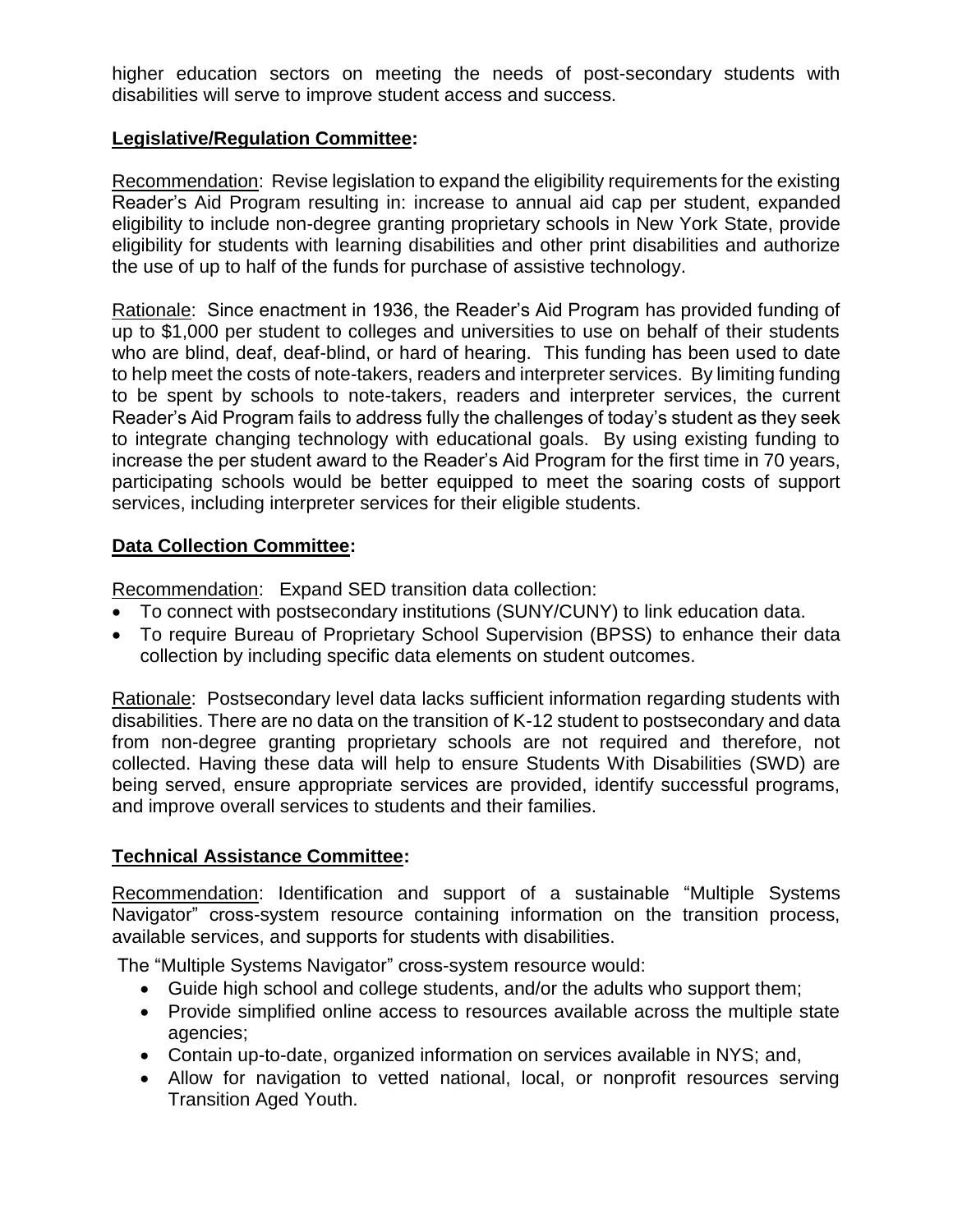Rationale: Because available information on resources is currently scattered, individuals with disabilities, their families, and educators often struggle with identifying resources that would promote academic success for an individual's needs. If NYS agencies pool their efforts to market their available resources consistently and efficiently, it will facilitate improved communication with the public while increasing the visibility of ongoing efforts to support all involved in helping students with disabilities succeed in achieving higher education goals. The Office of Children and Family Services (OFCS) currently has a system, developed with grant funds, that SED could consider for further development.

#### **Related Regent's Items**

<http://www.regents.nysed.gov/common/regents/files/1213accesd2%5B1%5D.pdf>

<http://www.regents.nysed.gov/common/regents/files/916accesp12hed1.pdf>

#### **Recommendation**

Support the Advisory Council's postsecondary recommendations and forwarding of these recommendations to respective SED program areas for consideration for implementation.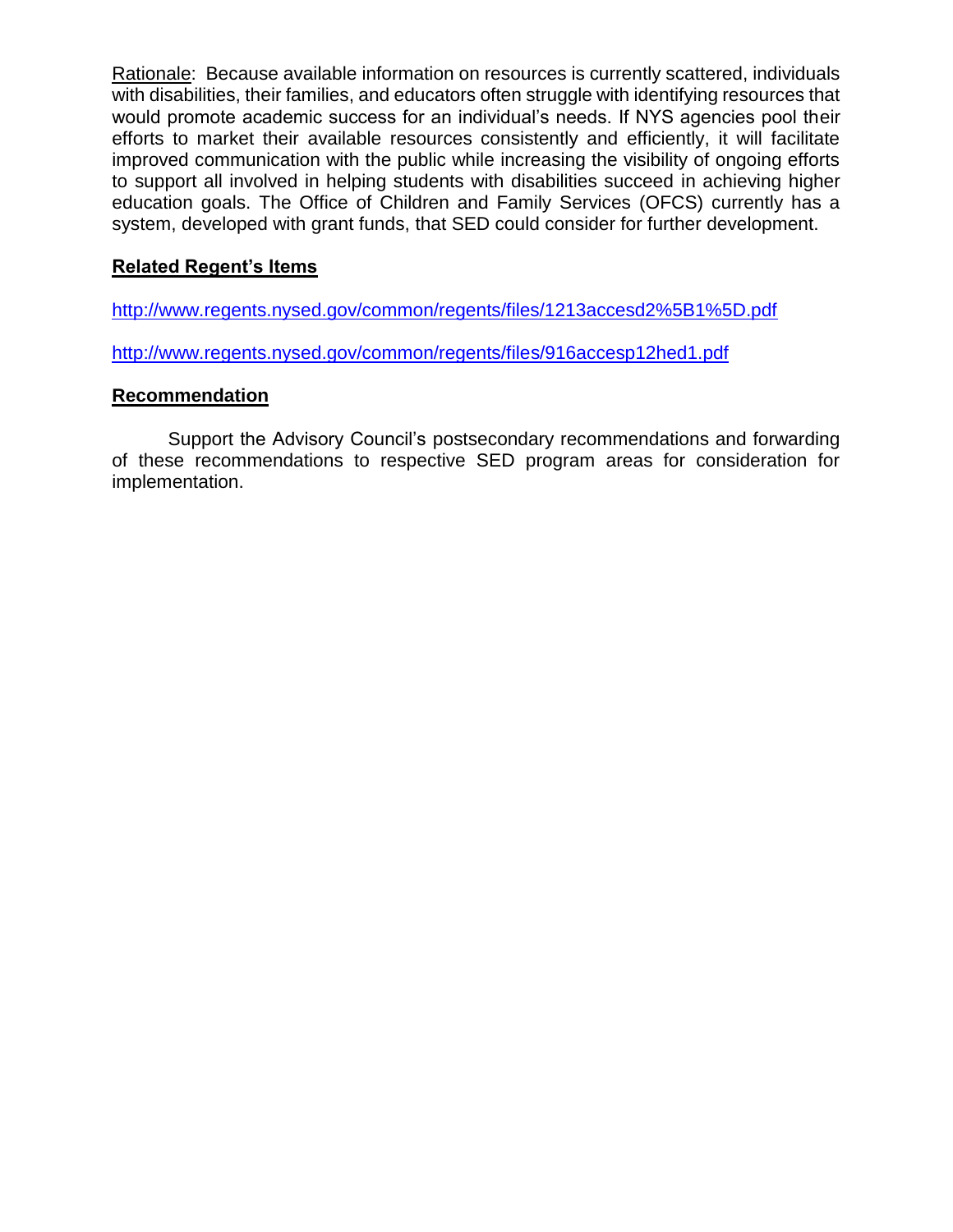# Attachment A

#### New York State Education Department Advisory Council on Postsecondary Education for Students with Disabilities

## Council Members:

- Chair: Regent Christine Cea, Member of the Board of Regents, New York State Education Department
- Co-Chair: Tamara Mariotti, Past President, NYS Disability Services Council
- Paula Possenti-Perez, Director, Syracuse University, New York State Disability Services Council
- Nazely Kurkjian, Coordinator of Disability, Diversity and Nontraditional Student Services, State University of New York (SUNY)
- Christopher Rosa, University Assistant Dean for Student Affairs, City University of New York (CUNY)
- Susan Nesbitt Perez, Ph.D. Vice President, Outreach and Financial Aid, Commission on Independent Colleges and Universities in New York
- Donna Stelling-Gurnett, Executive Director, Association of Proprietary Colleges
- Michael J. Hatten, Chairman/CEO, New York Automotive and Diesel Institute, Proprietary School Council
- Roger Purdy, Director, Disability Support Services, LeMoyne College, ACCES State Rehabilitation Council (SRC)
- Lauren Corp, Associate Vocational Rehabilitation Counselor, New York State Commission for the Blind
- Vacant, Regional Bilingual Education Resources Network (RBERN)
- Susan Barlow, Parent Network of Western New York, Parent Group
- Mariko Sakita, Founder and President, Project Job, Parent Group
- Barbara Glassman, Executive Director, INCLUDEnyc, Parent Group
- Karen Thayer, Executive Director, Southern Adirondack Independent Living, Independent Living Centers
- Ceylane Meyers-Ruff, Director, Employment and Meaningful Activities, NYS Office for People With Developmental Disabilities
- Laura Davis, Mental Health Program Specialist, Bureau of Program Coordination and Support, New York State Office of Mental Health
- Erica Marie Molina, Esq., Client Assistance Program (CAP) Director, Disability Rights New York
- Patricia Desatnick, Transition Coordinator/Special Education Teacher, Freeport High School, Transition Specialist
- Michael Helman, LDA of Western New York-Main Campus, Learning Disability Association (LDA)
- Sheila Steinhof, Educational Specialist, Steinhof Educational Services (SES), Student Advocate
- Melanie Hecker, Systems Advocate, YOUTH POWER! Student enrolled in postsecondary education